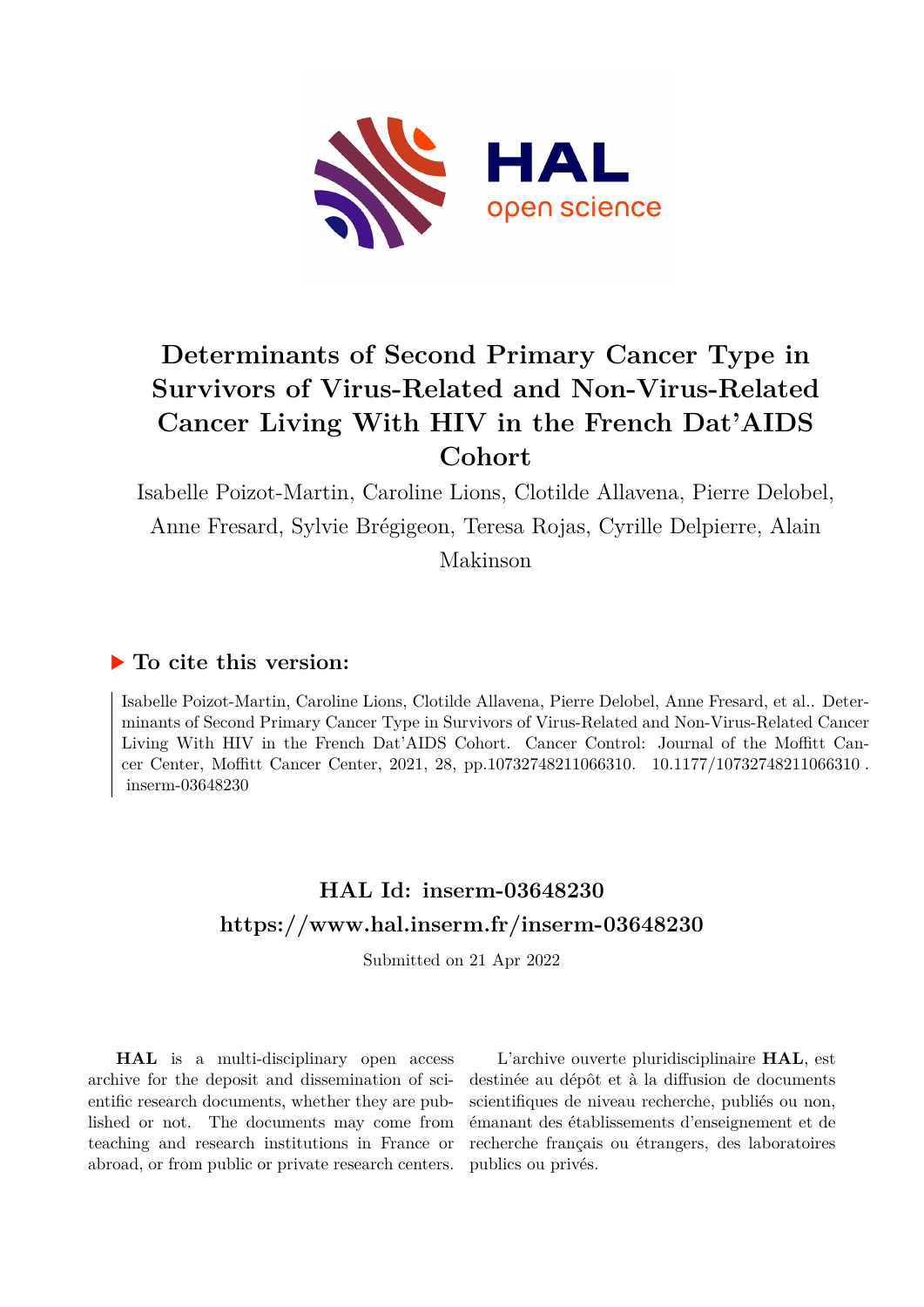Brief Report

## Determinants of Second Primary Cancer Type in Survivors of Virus-Related and Non-Virus-Related Cancer Living With HIV in the French Dat'AIDS Cohort

Cancer Control Volume 28: 1–7 © The Author(s) 2021 Article reuse guidelines: [sagepub.com/journals-permissions](https://us.sagepub.com/en-us/journals-permissions) DOI: [10.1177/10732748211066310](https://doi.org/10.1177/10732748211066310) [journals.sagepub.com/home/ccx](https://journals.sagepub.com/home/ccx) **SSAGE** 

Isabelle Poizot-Martin<sup>1</sup> <sup>®</sup>, Caroline Lions<sup>2</sup>, Clotilde Allavena<sup>3</sup>, Pierre Delobel<sup>4</sup>, Anne Fresard<sup>5</sup>, Sylvie Brégigeon<sup>2</sup>, Teresa Rojas<sup>2</sup>®, Cyrille Delpierre<sup>6</sup>, Alain Makinson<sup>7</sup>, and The Dat'AIDS study group

## Abstract

Objectives: People who survive after primary cancer are at an increased risk for subsequent primary cancers. We aimed to investigate the possible determinants of second primary cancer (SPC) in HIV-positive cancer survivors.

Methods: This was a multicenter retrospective study using longitudinal data from the French Dat'AIDS cohort. Subjects who developed at least 2 primary cancers were selected. Cancer cases were identified using ICD10 codes and distributed in 3 cancer categories: AIDS-defining cancer (ADC), virus-related non-ADC (VR-NADC), and virus-unrelated-NADC (VU-NADC). The possible determinants considered were the first primary cancer category, sex, age, HIV transmission route, duration of HIV infection follow-up, duration of ART exposure, nadir  $CD4<sup>+</sup>$  T cell count, and hepatitis C and hepatitis B serostatus.

Results: Among the 44642 patients in the Dat'AIDS cohort, 4855 were diagnosed with cancer between 1 December 1983 and 31 December 2015, of whom 444 (9.1%) developed at least 2 primary cancers: 130 ADCs, 85 VR-NADCs, and 229 VU-NADCs. A longer delay between the first primary cancer and the SPC was associated with an increased risk of occurrence of a VR-NADC rather than a secondary ADC. Having had a first primary VU-NADC, an older age, and a longer delay between the HIV diagnosis and the first primary cancer as well as between the first primary cancer and the SPC were associated with an increased risk of VU-NADC rather than ADC.

Conclusion: SPCs are now a major concern in HIV-positive cancer survivors justifying the development of monitoring strategies after a first cancer.

#### Keywords

secondary primary cancer, cancer survivors, HIV, AIDS, associated factors

<sup>1</sup> APHM, Inserm, IRD, SESSTIM, Sciences Economiques & Sociales de la Santé & Traitement de l'Information Medicale, ISSPAM, APHM Sainte-Marguerite, ´ Service d'immuno-hématologie clinique, Aix Marseille Univ, Marseille, France  $2$ APHM Sainte-Marguerite, Service d'immuno-hématologie clinique, Aix Marseille Univ, Marseille, France

<sup>3</sup>Service des maladies infectieuses et tropicales, CHU Hôtel-Dieu, Nantes, France

<sup>4</sup>Service des Maladies Infectieuses et Tropicales, INSERM, UMR1291,

Université Toulouse III Paul Sabatier, CHU de Toulouse, Toulouse, France <sup>5</sup>département des Maladies Infectieuses et Tropicales, Centre Hospitalier Universitaire de Saint-Etienne, Saint-Etienne, France ´

<sup>6</sup>CERPOP, Université de Toulouse, Inserm, UPS, Toulouse, France<br><sup>7</sup>Département des Maladies Infectiouses et Tropicales, INSERM LU <sup>7</sup>Département des Maladies Infectieuses et Tropicales, INSERM U1175/IRD UMI 233, Centre Hospitalier Universitaire de Montpellier, Montpellier, France

#### Corresponding Author:

Isabelle Poizot-Martin, Inserm, IRD, SESSTIM, Sciences Economiques & Sociales de la Santé & Traitement de l'Information Médicale ISSPAM, APHM Sainte-Marguerite, Service d'immuno-hematologie clinique, Aix-Marseille ´ Université, 270 boulevard Sainte Marguerite, Marseille 13009, France. Email: [isabelle.Poizot@ap-hm.fr](mailto:isabelle.Poizot@ap-hm.fr)



Creative Commons Non Commercial CC BY-NC: This article is distributed under the terms of the Creative Commons Attribution-NonCommercial 4.0 License ([https://creativecommons.org/licenses/by-nc/4.0/\)](https://creativecommons.org/licenses/by-nc/4.0/) which permits non-commercial use, reproduction and distribution of the work without further permission provided the original work is attributed as specified on the SAGE and Open Access pages ([https://us.sagepub.com/en-us/nam/open-access-at-sage\)](https://us.sagepub.com/en-us/nam/open-access-at-sage).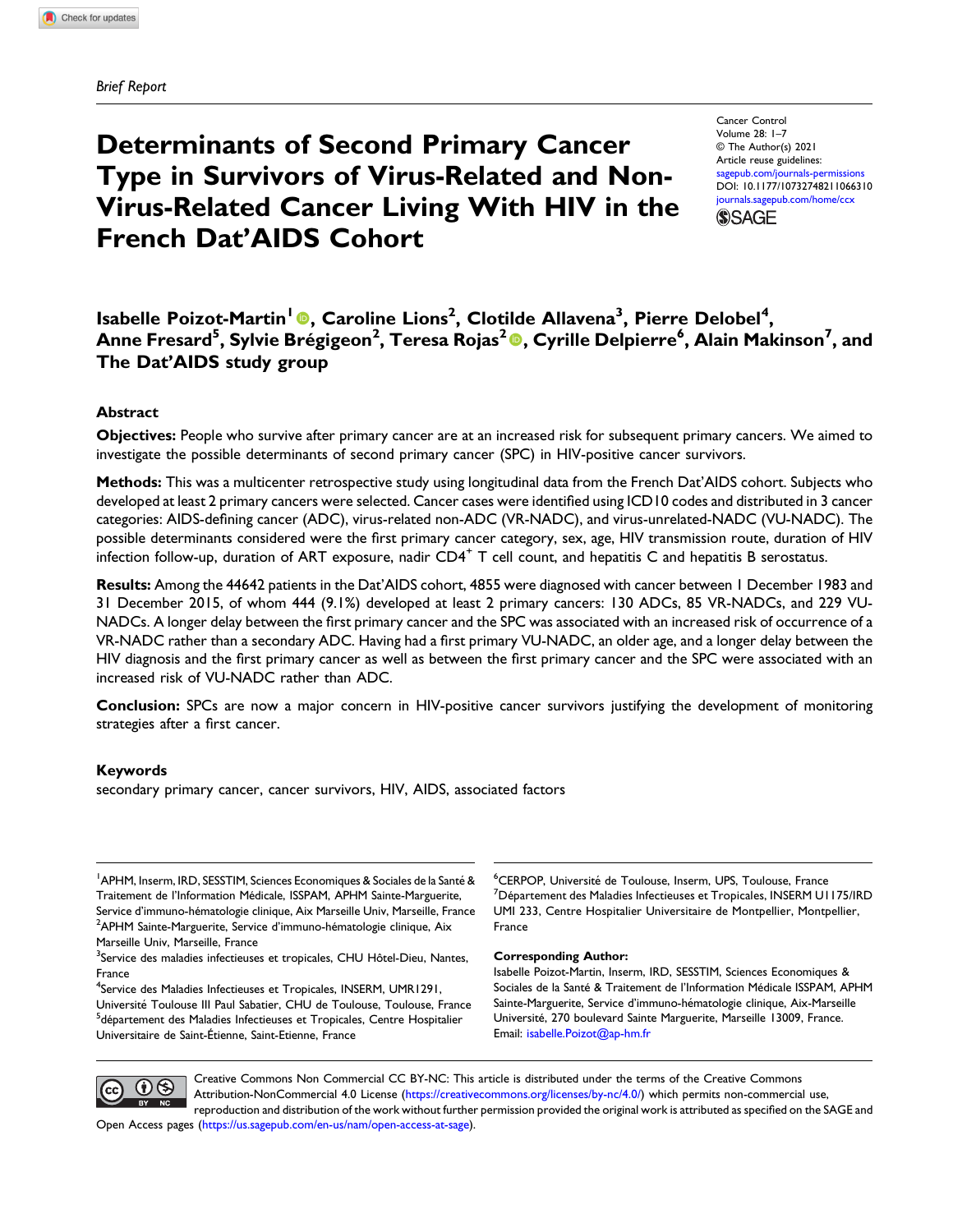## Introduction

Previous studies highlighted that many factors contributed to the occurrence of second primary cancer (SPC) in cancer survivors, including the type of the first primary cancer, age, primary cancer treatments, environmental and lifestyle exposures, and genetic susceptibility.<sup>1</sup> Furthermore, for different cancer types that shared the same hormonal, genetic, or lifestyle factors, a clustering of SPCs was also identified.<sup>1</sup>

People living with HIV (PLWH) have a substantially elevated risk of developing Kaposi sarcoma (KS), certain types of high-grade non-Hodgkin lymphoma (NHL), and invasive cervical cancer (ICC), all of which are considered AIDSdefining cancers (ADCs) and have an elevated risk for some other cancers. $2-4$  Given the increased life expectancy of PLWH, a steady increase in the incidence of SPC has been reported in this population in the  $USA<sup>5</sup>$  and in France.<sup>6</sup> Furthermore, the pattern of SPC could change over time as previously reported for the secondary cancers associated with Kaposi sarcoma.<sup>7</sup> To date, data remains limited.

We investigated the possible determinants of the SPC category (ADC vs virus-related non-ADC (VR-NADC) and virus-unrelated-NADC [VU-NADC]) including the first primary cancer category and demographic and epidemiological characteristics related to HIV infection.

### Methods

This multicenter retrospective study was performed using longitudinal data from the French Dat'AIDS cohort (NCT 02898987, [ClinicalTrials.gov\)](http://ClinicalTrials.gov) that represented a collaboration between 17 major French HIV clinical centers that used a common electronic medical record system (NADIS®) for the follow-up of HIV-, hepatitis B virus (HBV)- and hepatitis C virus (HCV)-infected adults. The data collection was approved by the French National Commission on Informatics and Liberty (CNIL) in 2001 with the number 2001/762876 and methodology of reference (MR):MR004 2210731v.0., and all patients signed an informed consent form before being included in this database. Patient-related data obtained during medical encounters are recorded in a structured database, allowing clinical, epidemiological, or therapeutic studies. For this study, the database was censored on 31 December 2015.

## Data Collection

Data collected from the database were sex, birth date, HIV transmission route (heterosexual, men who have sex with men (MSM), intravenous drug user (IVDU), others), year of HIV diagnosis (according to the following periods: 1983–1989; 1990–1995; 1996–2001; 2002–2007; >2007), date of antiretroviral therapy (ART) initiation, and date of each cancer event. ART exposure was assessed according to whether it was initiated before or after the first cancer event. The first cancer event was assessed according to whether it occurred before or after the ART era ( $\leq$ 1996 and >1996). Hepatitis B and hepatitis C serological status was defined as follows: Hepatitis B virus (HBV) infection by a positive HBV surface antigen test and hepatitis C infection (HCV) by HCV antibody positivity. The HIV viral load could not be considered in the associated factors analysis as HIV VL measurement was implemented in 1996 in France. Likewise, the CD4 cell count at the time of HIV diagnosis and at the time of the diagnosis of the first cancer was not available, but we were able to consider the CD4 count nadir.

## Study Population

We selected subjects who presented at least 2 primary cancers after HIV diagnosis. The International Statistical Classification of Diseases and Related Health Problems, Tenth Revision (ICD10, World Health Organization, Geneva) codes were used to identify cancer cases (ICD codes C00 to C95). No delay between the 2 cancer diagnoses was defined, except for cancer cases identified with the same ICD code in the same patient, for which the delay had to be longer than 5 years. Cases of metastatic primary malignancies, secondary lymph nodes, and primary cancer relapse defined as the same cancer type occurring within 5 years were excluded.

## Definition of Cancer Cases

Cancer cases were classified into 3 categories: ADCs, that is, KS (ICD10: C46), NHL (ICD10: C82-C85), and ICC



Figure 1. The distribution of SPCs and subsequent cancer events according to cancers categories ADCs, VR-NADCs, and VU-NADCs. ADCs: AIDS-defining cancer; VR-NADCs: virus-related non-ADCs; VU-NADCs: virus-unrelated non-ADCs.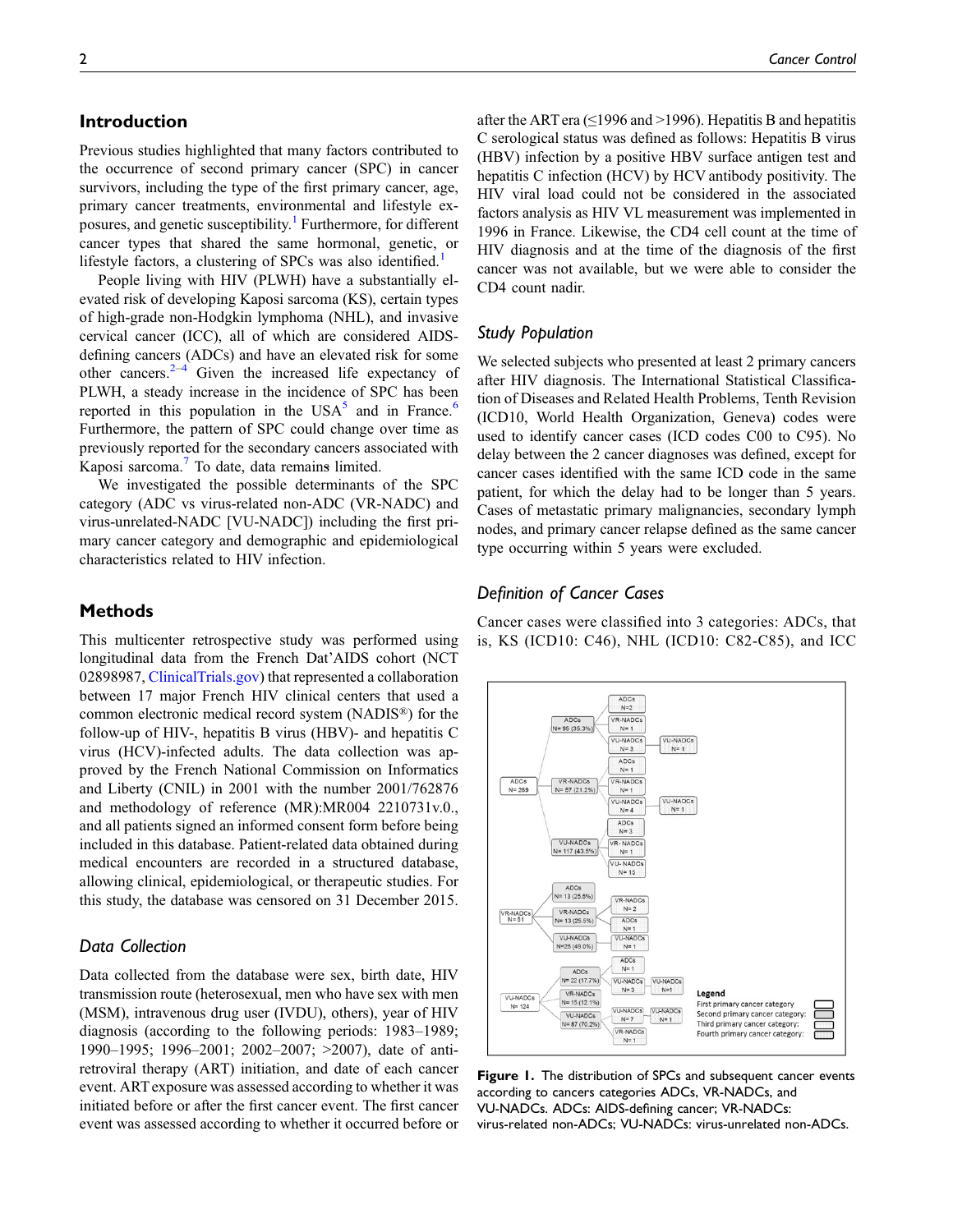(ICD10:C53), VR-NADCs, and VU-NADCs. VR-NADCs consisted of cancers associated with human papilloma virus (HPV), that is, cancers of anus, vagina, vulva, penis, and selected oral cavity or pharynx sites $\frac{8}{3}$  (ICD10: C01, C02, C09, C10, and C14); hepatitis B and C viruses (liver cancer [ICD10: C22]); Epstein–Barr virus (Hodgkin's lymphoma [ICD10:C81]); and Merkel cell polyomavirus (Merkel cell carcinoma). VU-NADCs were constituted by all remaining cancers.

## Statistical Analysis

We first compared the sociodemographic and HIV-related characteristics according to the category of the second

|  |  | Table I. Patients' Characteristics by Second Primary Cancer Category in the French Dat'AIDS Cohort. |  |  |  |  |  |  |  |  |  |  |
|--|--|-----------------------------------------------------------------------------------------------------|--|--|--|--|--|--|--|--|--|--|
|--|--|-----------------------------------------------------------------------------------------------------|--|--|--|--|--|--|--|--|--|--|

|                                                     | SPC ADCs,<br>$N = 130$ | SPC VR-NADCs,<br>$N = 85$ | SPC VU-NADCs,<br>$N = 229$ | Total, $N = 444$ | P       |
|-----------------------------------------------------|------------------------|---------------------------|----------------------------|------------------|---------|
| Delay between the HIV diagnosis and the first       | $3.6$ (.10–10)         | 5.9(.6; 12.1)             | $8(3.2-14)$                | $6.5$ (.95-13)   | .0001   |
| primary cancer (y)                                  |                        |                           |                            |                  |         |
| Gender                                              |                        |                           |                            |                  |         |
| Women                                               | 15(11.5)               | 15(17.6)                  | 45 (19.6)                  | 75 (16.9)        | 14.     |
| Men                                                 | 115 (88.5)             | 70 (82.3)                 | 184(80.3)                  | 369 (83.1)       |         |
| Age at first cancer event $(y)$                     | 43 (36-49)             | 42 (35-50)                | $50(40-59)$                | 46 (38-54)       | < 0001  |
| HIV transmission route                              |                        |                           |                            |                  |         |
| Heterosexual                                        | 37 (28.5)              | 20(23.5)                  | 72 (31.4)                  | 129 (29.0)       | 0١.     |
| <b>IVDU</b>                                         | 10(7.7)                | 13(15.3)                  | 35(15.3)                   | 58 (13.1)        |         |
| Other/unknown                                       | 19(14.6)               | 10(11.8)                  | 16(7.0)                    | 45 (10.1)        |         |
| <b>MSM</b>                                          | 64 (49.2)              | 42 (49.4)                 | 106(46.3)                  | 212(47.7)        |         |
| Period of HIV diagnosis                             |                        |                           |                            |                  |         |
| 1983-1989                                           | 37 (28.5)              | 28 (32.9)                 | 68 (29.7)                  | 133(29.9)        | .03     |
| 1990-1995                                           | 32(24.6)               | 24 (28.2)                 | 74 (32.3)                  | 130(29.3)        |         |
| 1996-2001                                           | 18(13.8)               | 19(22.3)                  | 43 (18.8)                  | 80 (18.0)        |         |
| 2002-2007                                           | 20(15.4)               | 10(11.8)                  | 27(11.8)                   | 57 (12.8)        |         |
| 2008-2015                                           | 23 (17.7)              | 4(4.7)                    | 17(7.4)                    | 44 (9.9)         |         |
| Nadir CD4/mm <sup>3</sup> *                         |                        |                           |                            |                  |         |
| Nadir CD4 > 500                                     | 3(3.0)                 | 1(1.5)                    | 8(4.0)                     | 12(3.3)          | .05     |
| 200 ≥ Nadir CD4≤ 500                                | 16(15.8)               | 7(10.4)                   | 50(25.0)                   | 73 (19.8)        |         |
| Nadir CD4 < 200                                     | 82 (81.2)              | 59 (88.1)                 | 142(71.0)                  | 283 (76.9)       |         |
| HBs antigenemia                                     |                        |                           |                            |                  |         |
| Positive                                            | 9(8.0)                 | 12(16.2)                  | 14(6.9)                    | 35(9.0)          | .05     |
| Negative                                            | 103 (92.0)             | 62(83.8)                  | 188(93.1)                  | 353 (91.0)       |         |
| HCV antibodies                                      |                        |                           |                            |                  |         |
| Negative                                            | 115 (88.5)             | 65 (76.5)                 | 193 (84.3)                 | 373 (84.0)       | .06     |
| Positive                                            | 15(11.5)               | 20(23.5)                  | 36 (15.7)                  | 71(16.0)         |         |
| First primary cancer category                       |                        |                           |                            |                  |         |
| <b>ADCs</b>                                         | 95(73.1)               | 57 $(67.1)$               | 117(51.1)                  | 269 (60.6)       | < .0001 |
| <b>VR-NADCs</b>                                     | 13(10.0)               | 13(15.3)                  | 25(10.9)                   | 51(11.5)         |         |
| <b>VU-NADCs</b>                                     | 22 (16.9)              | 15(17.6)                  | 87 (38.0)                  | 124(27.9)        |         |
| First cancer occurrence according to ART period     |                        |                           |                            |                  |         |
| During ART era (>1996)                              | 96 (73.8)              | 65 (76.5)                 | 184(80.3)                  | 345 (77.7)       | .35     |
| Before ART era (≤1996)                              | 34(26.1)               | 20(23.5)                  | 45 (19.6)                  | 99 (22.3)        |         |
| First cancer occurrence according to ART initiation |                        |                           |                            |                  |         |
| After                                               | 113 (86.9)             | 78 (91.8)                 | 209 (91.3)                 | 400 (90.1)       | .35     |
| <b>Before</b>                                       | 17(13.1)               | 7(8.2)                    | 20(8.7)                    | 44 (9.9)         |         |
| Delay between first ART and first cancer event (y)  | $1(0-4)$               | $2(0-9)$                  | $5(0-11)$                  | $3(0-9)$         | < .0001 |
| Delay between first and second primary cancer (y)   | $1(0-6)$               | $6(3-11)$                 | $4(2-10)$                  | $4(1-9)$         | < .0001 |

MSM: men who have sex with men; ADCs: AIDS-defining cancers; VR-NADCs: virus-related non-AIDS-defining cancers; VU-NADCs: virus-unrelated non-AIDS-defining cancers; ART: antiretroviral treatment; HCV: hepatitis C virus; HB: hepatitis B.

\*Nadir CD4 available for 360 patients (SPC ADCs category: n = 111; SPC VR-NADCs category: n = 67; SPC VU-NADCs category: n = 200).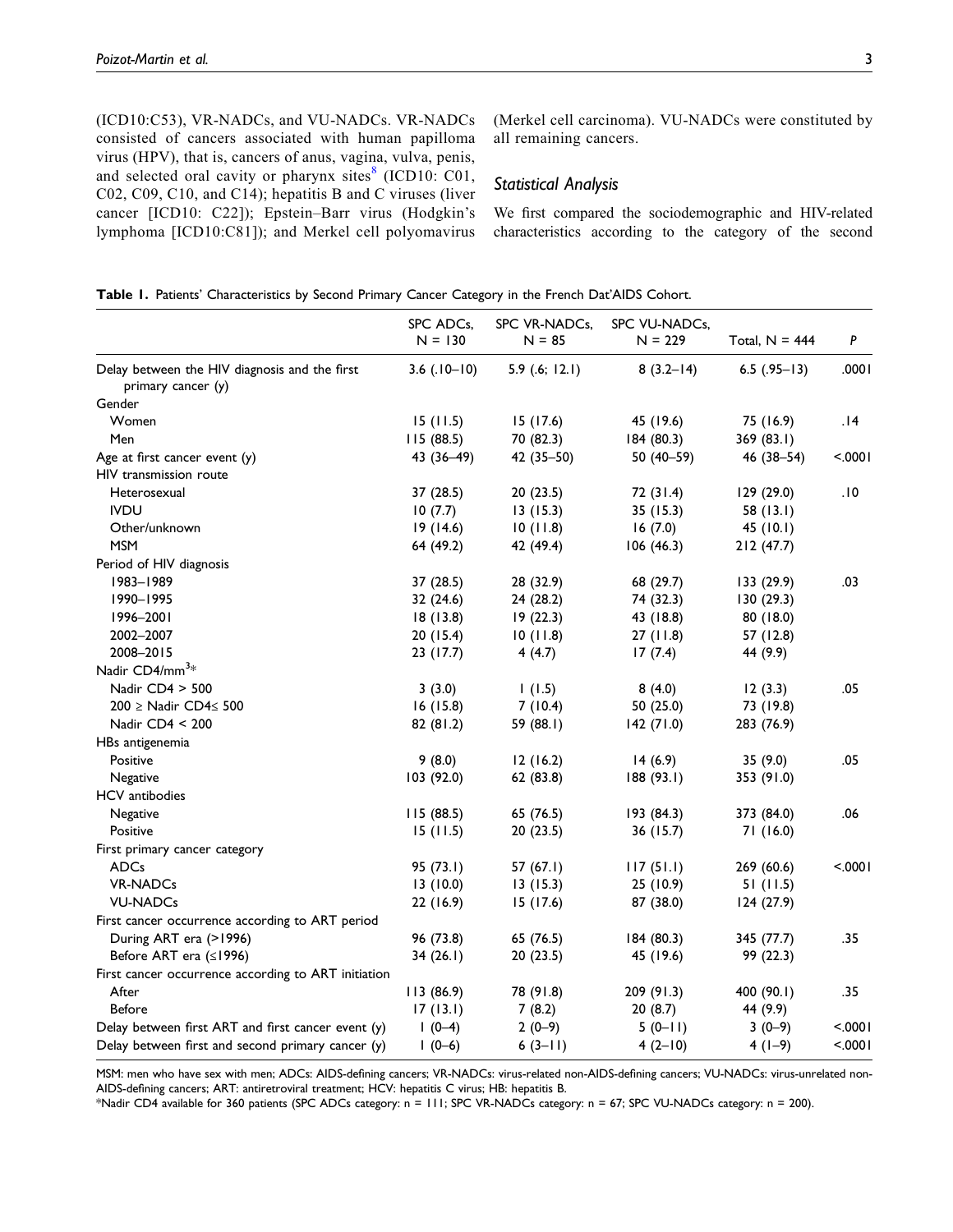cancer category. For this analysis, we used the nonparametric Mann–Whitney test for comparisons of continuous variables and the chi-squared test for categorical data. The following potential correlates were considered in the analyses: (1) sociodemographic characteristics, including sex and age; (2) HIV-related variables, including HIV transmission route (heterosexual, men who have sex with men [MSM]), intravenous drug user (IVDU) (others/unknown), and duration of HIV infection follow-up; (3) the nadir  $CD4^+$  T cell count; and (4) co-infection with hepatitis C and hepatitis B. Continuous variables were standardized when entered in the regression models.

Univariate analysis enabled us to identify the major correlates, which were considered candidates for inclusion in the multivariate models if  $P$  was <0.20. Multinomial logistic regression was then performed using a stepwise procedure according to a  $P$  value at entry of 0.20 and a  $P$  value to remain of 0.10. Statistical analyses were performed with SAS software, version 9.4 (SAS Institute Inc., Cary, NC, USA) and Stata/SE software (version 14.2; Stata Corp LP).

### Results

Among the 44642 PLWH included in the Dat'AIDS cohort, 4855 were diagnosed with cancer between 1 December 1983 and 31 December 2015, of whom 444 (9.1%) developed at least 2 primary cancers. At the time of the censoring, 55.4% of the patients were alive, 35.1% had died, and 9.5% had been lost to follow-up. The distribution of SPCs and subsequent cancer events are presented in Figure 1. The characteristics of patients are reported in Table 1. The results of the univariate analysis of factors associated with the occurrence of VR- and VU-NADC vs an ADC as a second primary cancer are reported in Table 2.

Most of the study population were men (83.1%) of which 47.8% were MSM, 16.0% were HCV coinfected, and 9.1%

Table 2. Univariate Analysis of Factors Associated With the Occurrence of a Virus-Related and Unrelated Non-AIDS-Defining Cancer vs an AIDS-Defining Cancer as a Second Primary Cancer in the French Dat'AIDS Cohort.

|                                                                       | Odds Ratio, VR-NADCs vs<br><b>ADCs</b> | P value          | Odds Ratio, VU-NADCs vs<br><b>ADCs</b> | P value |
|-----------------------------------------------------------------------|----------------------------------------|------------------|----------------------------------------|---------|
| Delay between the HIV diagnosis and the first primary<br>cancer $(y)$ | $1.29$ (.96-1.73)                      | .09              | $1.63$ (1.29-2.07)                     | < 0001  |
| Gender                                                                |                                        |                  |                                        |         |
| Women                                                                 | $1.64$ (.76-3.57)                      | .21              | $1.88$ (1.00-3.52)                     | .05     |
| Men                                                                   |                                        |                  |                                        |         |
| Age at first cancer event $(y)$                                       | $.82$ $(.61-1.12)$                     | .21              | $1.65$ (1.30-2.08)                     | < .0001 |
| HIV transmission route                                                |                                        |                  |                                        |         |
| Heterosexual                                                          | $.82$ $(.42 - 1.61)$                   | .57              | $1.18$ $(.71 - 1.94)$                  | .53     |
| <b>IVDU</b>                                                           | $1.98$ $(.80-4.93)$                    | .14              | $2.11(.98 - 4.56)$                     | .06     |
| Other/unknown                                                         | $.80(.34-1.89)$                        | .61              | $.51$ $(.24-1.06)$                     | .07     |
| <b>MSM</b>                                                            |                                        |                  |                                        |         |
| Period of HIV diagnosis                                               |                                        |                  |                                        |         |
| 1983-1989                                                             | 4.35 (1.35-14.02)                      | .01              | $2.49$ (1.18-5.23)                     | .02     |
| 1990-1995                                                             | $4.31(1.31-4.12)$                      | .02              | $3.13(1.48 - 6.63)$                    | .003    |
| 1996-2001                                                             | $6.07$ (1.75-21.02)                    | .004             | $3.23$ (1.40-7.44)                     | .01     |
| 2002-2007                                                             | $2.88$ $(.78 - 10.60)$                 | $\overline{11}$  | $1.83$ $(.78 - 4.29)$                  | .17     |
| 2008-2015                                                             |                                        |                  |                                        |         |
| Nadir CD4/mm <sup>3</sup>                                             |                                        |                  |                                        |         |
| Nadir CD4 > 500                                                       | $.46$ $(.05-4.57)$                     | .51              | $1.54$ (.40-5.97)                      | .53     |
| 200 ≥ nadir CD4≤ 500                                                  | $.61$ $(.24-1.57)$                     | .30 <sub>0</sub> | $1.81$ (.97-3.37)                      | .06     |
| Nadir CD4 < 200                                                       |                                        |                  |                                        |         |
| HBs antigenemia                                                       |                                        |                  |                                        |         |
| Positive                                                              | $2.22$ $(.88 - 5.56)$                  | .09              | $.85(.36 - 2.04)$                      | .72     |
| Negative                                                              | ı                                      |                  |                                        |         |
| <b>HCV</b> antibodies                                                 |                                        |                  |                                        |         |
| Negative                                                              |                                        |                  |                                        |         |
| Positive                                                              | $2.36$ (1.13-4.92)                     | .02              | $1.43$ $(.75-2.73)$                    | .28     |
| First primary cancer category                                         |                                        |                  |                                        |         |
| <b>ADCs</b>                                                           |                                        |                  |                                        |         |
| <b>VR-NADCs</b>                                                       | $1.67$ $(.72 - 3.85)$                  | .23              | $1.56$ (.76-3.22)                      | .23     |
| <b>VU-NADCs</b>                                                       | $1.14$ (.55-2.37)                      | .73              | $3.21$ (1.87-5.51)                     | < .0001 |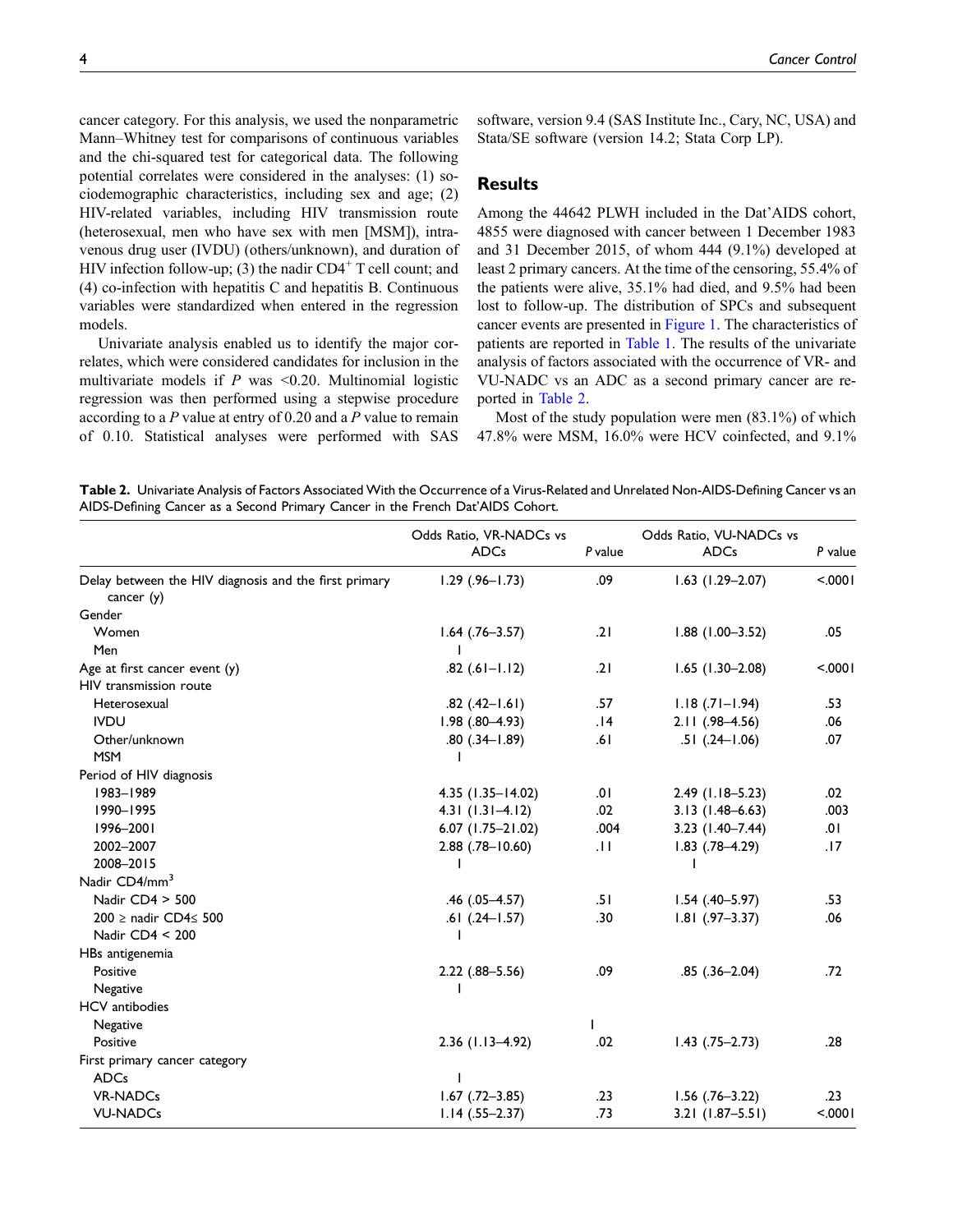|                                                              |                       |         | OR, VR-NADCs vs ADCs P value OR, VU-NADCs vs ADCs P value |         |
|--------------------------------------------------------------|-----------------------|---------|-----------------------------------------------------------|---------|
| First primary cancer category                                |                       |         |                                                           |         |
| <b>ADCs</b>                                                  |                       |         |                                                           |         |
| <b>VR-NADCs</b>                                              | $1.98$ $(.78 - 4.98)$ | . 15    | $1.33$ $(.59-3.10)$                                       | .50     |
| <b>VU-NADCs</b>                                              | $1.44$ (.64–3.21)     | .38     | $2.58$ (1.40-4.75)                                        | .002    |
| Delay between the HIV diagnosis and the first primary cancer | $1.38$ (.99-1.93)     | .06     | $1.55$ (1.19–2.03)                                        | .001    |
| Age at first cancer event                                    | $.91(.65 - 1.27)$     | .58     | $1.67$ (1.28-2.17)                                        | .0001   |
| Delay between the first and the second primary cancer        | $2.16$ (1.57-2.97)    | < 0.001 | 2.22 (1.67–2.96)                                          | < 0.001 |

Table 3. Multivariate Analysis of Factors Associated With the Occurrence of a Virus-Related and Unrelated Non-AIDS-Defining Cancer vs an AIDS-Defining Cancer as a Second Primary Cancer in the French Dat'AIDS Cohort.

ADCs: AIDS-defining cancers; VR-NADCs: virus-related non-AIDS-defining cancers; VU-NADCs: virus-unrelated non-AIDS-defining cancers.

The continuous variables (delay between the HIV diagnosis and the first primary cancer (y), age at first cancer event, delay between first and second primary cancer, and delay between first ART and first cancer event) were standardized.

HBV-coinfected (Table 1). The median follow-up time between the first primary cancer event and the last available data was 9 years (IQR: 4–15) (data not shown). The category of the first primary cancer was ADC in 269 patients, VR-NADC in 51, and VU-NADC in 124 patients. The median age at the first cancer event was 46. The category of SPC NADCs was 70.7% and 29.3% of SPC ADCs with a median age of 51 (IQR: 44– 60) (data not shown). The median delay between the first and second primary cancer category was significantly shorter for SPC ADC and also differed significantly according to the first cancer category: 6 years (IQR: 1–10) after a first ADC, 2 years  $( IQR:1-5)$  after a first VR-NADC, and 2 years  $( IQR:1-6)$  after a first VU-NADC  $(P < .0001)$  (data not shown). Most subjects were HIV-diagnosed before the ART era (62.6%), 90.1% initiated ART before the first cancer event, and 76.9% had a nadir CD4 count less than 200/mm<sup>3</sup>.

#### Multivariate Analysis

The results are reported in Table 3. A longer delay between the first primary cancer and the SPC was associated with an increased risk of occurrence of VR-NADC rather than a secondary ADC. Having had a first primary VU-NADC, an older age, and a longer delay between the HIV diagnosis and the first primary cancer as well as between the first primary cancer and the SPC were associated with an increased risk of VU-NADC rather than ADC.

## **Discussion**

In this population of cancer survivors living with HIV who developed at least two primary cancers, most were HIVdiagnosed before the ART era and had a nadir CD4 count less than 200/mm<sup>3</sup>. In these patients, ADC was the most common category of first primary cancer, but VU-NADC was the most common category of SPC, regardless of the category of the first primary cancer. In our cohort, we had more cases of SPC NADCs than SPC ADCs. These results are in line with another cohort study, which presented as well more cases of SPC NADCs compared with SPC ADCs.<sup>9</sup> Our study showed

that the category of the first primary cancer, the delay between the HIV diagnosis and the first primary cancer, the age at the first cancer, and the follow-up time after the first cancer event were associated with the SPC category among cancer survivors living with HIV, whereas HIV transmission route, the duration of ART exposure, CD4 count nadir, and HCV and HBV serostatus showed no such association. Due to the small sample sizes in some cancer subgroups in our cohort, this analysis was carried out after grouping cancers by category and not for each specific type of cancer. Furthermore, other potential HIV-related associated factors, such as the HIV-VL and CD4 cell count, could not be considered in this analysis. The potential for the underreporting of cancer cases cannot be excluded as this study was carried out within a cohort and not a cancer registry, without the standardization of the collection of cancer diagnoses. Therefore, we are not able to conclude that the factors associated with the category of SPC among PLWH differ from those in the general population. However, the SPC prevalence of 9.1% observed in our study confirms that SPCs are now a major concern in this population. Moreover, further studies are needed and deserve to be reported insofar as they could prove useful for the development of patient monitoring strategies after a first cancer. The knowledge of excess risk of each SPC type for this population should allow to define appropriate screening procedures. Furthermore, this study highlights the need to take into account the possibility of previous cancer cases in this population and to distinguish them from those without such cases to avoid overestimating the cancer risk in this population. $\frac{5}{5}$ 

## Acknowledgments

The authors acknowledge the support from Dat'AIDS Study Group C. Chirouze, C. Drobacheff-Thiebaut, A. Foltzer, K. Bouiller, L. ´ Hustache-Mathieu, Q. Lepiller, F. Bozon, O Babre, AS. Brunel, P. Muret, E. Chevalier (Besançon); C. Jacomet, H. Laurichesse, O. Lesens, M. Vidal, N. Mrozek, C. Aumeran, O. Baud, V. Corbin, E. Goncalvez, A Mirand, A brebion, C Henquell (Clermont Ferrand); I. Lamaury, I. Fabre, E. Curlier, R. Ouissa, C. Herrmann-Storck, B. Tressieres, MC. Receveur, F.Boulard, C. Daniel, C. Clavel, PM. Roger, S. Markowicz, N. Chellum Rungen (Guadeloupe); D.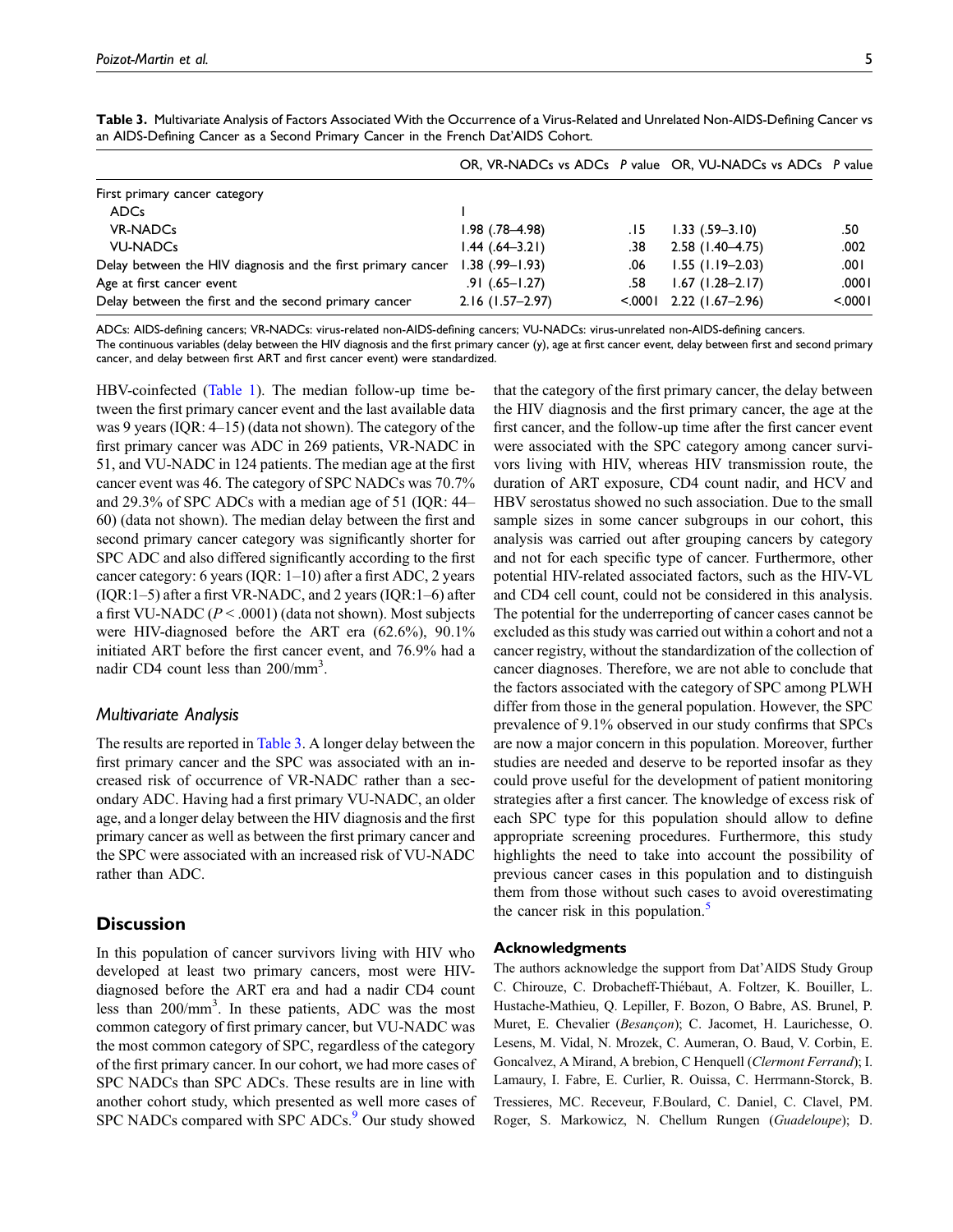Merrien, P. Perré, T. Guimard, O. Bollangier, S. Leautez, M. Morrier, L. Laine, D Boucher (La Roche sur Yon); L. Cotte, F. Ader, A. Becker, A. Boibieux, C. Brochier F, Brunel-Dalmas, O. Cannesson, P. Chiarello, C. Chidiac, S. Degroodt, T. Ferry, M. Godinot, J. M. Livrozet, D. Makhloufi, P. Miailhes, T. Perpoint, M. Perry, C. Pouderoux, S. Roux, C. Triffault-Fillit, F. Valour, C. Charre, V. Icard, J.C. Tardy, M.A. Trabaud (Lyon); I. Ravaux, A. Ménard, AY. Belkhir, P. Colson, C. Dhiver, A. Madrid, M. Martin-Degioanni, L. Meddeb, M. Mokhtari, A. Motte, A. Raoux, C. Toméi, H. Tissot-Dupont (Marseille IHU Méditerranée); I. Poizot-Martin, S. Brégigeon, O. Zaegel-Faucher, V. Obry-Roguet, H Laroche, M.Orticoni, M. J. Soavi, E. Ressiot, M. J. Ducassou, I. Jaquet, S. Galie, H. Colson, A. S. Ritleng, A. Ivanova, C. Debreux, C. Lions, T Rojas-Rojas (Marseille Ste Marguerite); A. Cabié, S. Abel, J. Bavay, B. Bigeard, O. Cabras, L. Cuzin, R. Dupin de Majoubert, L. Fagour, K. Guitteaud, A. Marquise, F. Najioullah, S. Pierre-François, J. Pasquier, P. Richard, K. Rome, JM Turmel, C. Varache (Martinique); N. Atoui, M. Bistoquet, E Delaporte, V. Le Moing, A. Makinson, N. Meftah, C. Merle de Boever, B. Montes, A. Montoya Ferrer, E. Tuaillon, J. Reynes (Montpellier); B. Lefèvre, E. Jeanmaire, S. Hénard, E. Frentiu, A. Charmillon, A. Legoff, N. Tissot, M. André, L. Boyer, MP.Bouillon, M. Delestan, F. Goehringer, S. Bevilacqua, C. Rabaud, T. May (Nancy); F. Raffi, C. Allavena, O. Aubry, E. Billaud, C. Biron, B. Bonnet, S. Bouchez, D. Boutoille, C. Brunet-Cartier, C. Deschanvres, B.J. Gaborit, A. Grégoire, M. Grégoire, O. Grossi, R. Guéry, T. Jovelin, M. Lefebvre, P. Le Turnier, R. Lecomte, P. Morineau, V. Reliquet, S. Sécher, M. Cavellec, E. Paredes, A. Soria, V. Ferré, E. André-Garnier, A. Rodallec (Nantes); P. Pugliese, S. Breaud, C. Ceppi, D. Chirio, E. Cua, P. Dellamonica, E. Demonchy, A. De Monte, J. Durant, C.Etienne, S. Ferrando, R. Garraffo, C. Michelangeli, V. Mondain, A. Naqvi, N. Oran, I. Perbost, M. Carles, C. Klotz, A.Maka, C. Pradier, B. Prouvost-Keller, K. Risso, V. Rio, E. Rosenthal, I. Touitou, S. Wehrlen-Pugliese, G. Zouzou (Nice); L. Hocqueloux, T. Prazuck, C. Gubavu, A. Sève, S. Giaché, V. Rzepecki, M. Colin, C. Boulard, G. Thomas (Orleans); A. Cheret, C. Goujard, Y. Quertainmont, E. Teicher, N. Lerolle, S. Jaureguiberry, R. Colarino, O. Deradji, A. Castro, A. Barrail-Tran (Paris Hop. Bicètre); Y. Yazdanpanah, R. Landman, V. Joly, J. Ghosn, C. Rioux, S. Lariven, A. Gervais, FX. Lescure, S.Matheron, F. Louni, Z. Julia, S. Le GAC C. Charpentier, D. Descamps, G. Peytavin (Paris Hop. Bichat); C. Duvivier, C. Aguilar, F. Alby-Laurent, K. Amazzough, G. Benabdelmoumen, P.Bossi, G. Cessot, C. Charlier, P.H. Consigny, K. Jidar, E. Lafont, F. Lanternier, J. Leporrier, O. Lortholary, C. Louisin,J. Lourenco, P. Parize, B. Pilmis, C. Rouzaud, F. Touam (Paris Hop. Necker Pasteur); MA. Valantin, R. Tubiana, R. Agher, S. Seang, L. Schneider, R. PaLich, C.Blanc, C. Katlama (Paris Hop. Pitié Salpétrière); F. Bani-Sadr, JL. Berger, Y. N'Guyen, D. Lambert, I. Kmiec, M. Hentzien, A. Brunet, J. Romaru, H. Marty, V.Brodard (Reims), C. Arvieux, P. Tattevin, M. Revest, F. Souala, M. Baldeyrou, S. Patrat-Delon, J.M. Chapplain, F. Benezit, M. Dupont, M. Poinot, A. Maillard, C. Pronier, F. Lemaitre, C. Morlat, M. Poisson-Vannier, T. Jovelin, JP. Sinteff (Rennes); A. Gagneux-Brunon, E. Botelho-Nevers, A. Frésard, V. Ronat, F. Lucht (St Etienne); D. Rey, P. Fischer, M. Partisani, C. Cheneau, M. Priester, C. Mélounou, C. Bernard-Henry, E. de Mautort, S. Fafi-Kremer (Strasbourg); P.

Delobel, M. Alvarez, N. Biezunski, A. Debard, C. Delpierre, G. Gaube, P. Lansalot, L. Lelièvre, M.Marcel, G. Martin-Blondel, M. Piffaut, L. Porte, K. Saune (Toulouse); O. Robineau, F. Ajana, E. Aïssi, I. Alcaraz, E. Alidjinou, V. Baclet, L. Bocket, A. Boucher, M. Digumber,T. Huleux, B. Lafon-Desmurs, A. Meybeck, M. Pradier, M. Tetart, P. Thill, N. Viget, M. Valette (Tourcoing).

#### Declaration of conflicting interests

The author(s) declared the following potential conflicts of interest with respect to the research, authorship, and/or publication of this article: Isabelle Poizot-Martin: consultancies (Gilead Sciences, MSD), travel/accommodation/meeting expenses (Gilead sciences, ViiV healthcare), outside the submitted work.

Clotilde Allavena: honoraria and/or travel grants (Gilead, ViiV Healthcare, Teva, Mylan, MSD and Janssen), outside the submitted work.

Anne Fresard: Travel and congress grants: (Gilead, merck, viiv, Janssen) outside the submitted work.

Alain Makinson: Travel grants (MSD, Mylan; Donations (MSD), outside the submitted work.

Sylvie Brégigeon: congress grants (ViiV, Healthcare), consultancies (ViiV Healthcare, Gilead, Janssen, MSD), outside the submitted work.

Pierre Delobel: Travel grants (MSD, Janssen, ViiV Healthcare) outside the submitted work.Caroline Lions: No conflict of interest. Teresa Rojas Rojas: No conflict of interest.

Cyrille Delpierre: No conflict of interest.

#### Funding Statement

The author(s) received no financial support for the research, authorship, and/or publication of this article.

#### Ethics Statement

This study was performed using longitudinal data from the French multicentre Dat'AIDS cohort (NCT 02898987 ClinicalTrials.gov). Data collection was approved by the French National Commission on Informatics and Liberty (CNIL 2001/762876). Written informed consent was obtained from the patient(s) before inclusion.

#### ORCID iDs

Isabelle Poizot-Martin **b** <https://orcid.org/0000-0002-5676-5411> Teresa Rojas <https://orcid.org/0000-0003-1536-3675>

#### References

- 1. Morton L. M., Onel K., Curtis R. E., Hungate E. A., Armstrong G. T. The rising incidence of second cancers: Patterns of occurrence and identification of risk factors for children and adults. Am Soc Clinic Oncol Educ Book. 2014;34: e57-e67.
- 2. Hernández-Ramírez R. U., Shiels M. S., Dubrow R., Engels E. A. Cancer risk in HIV-infected people in the USA from 1996 to 2012: A population-based, registry-linkage study. Lancet HIV. 2017;4(11):e495-e504.